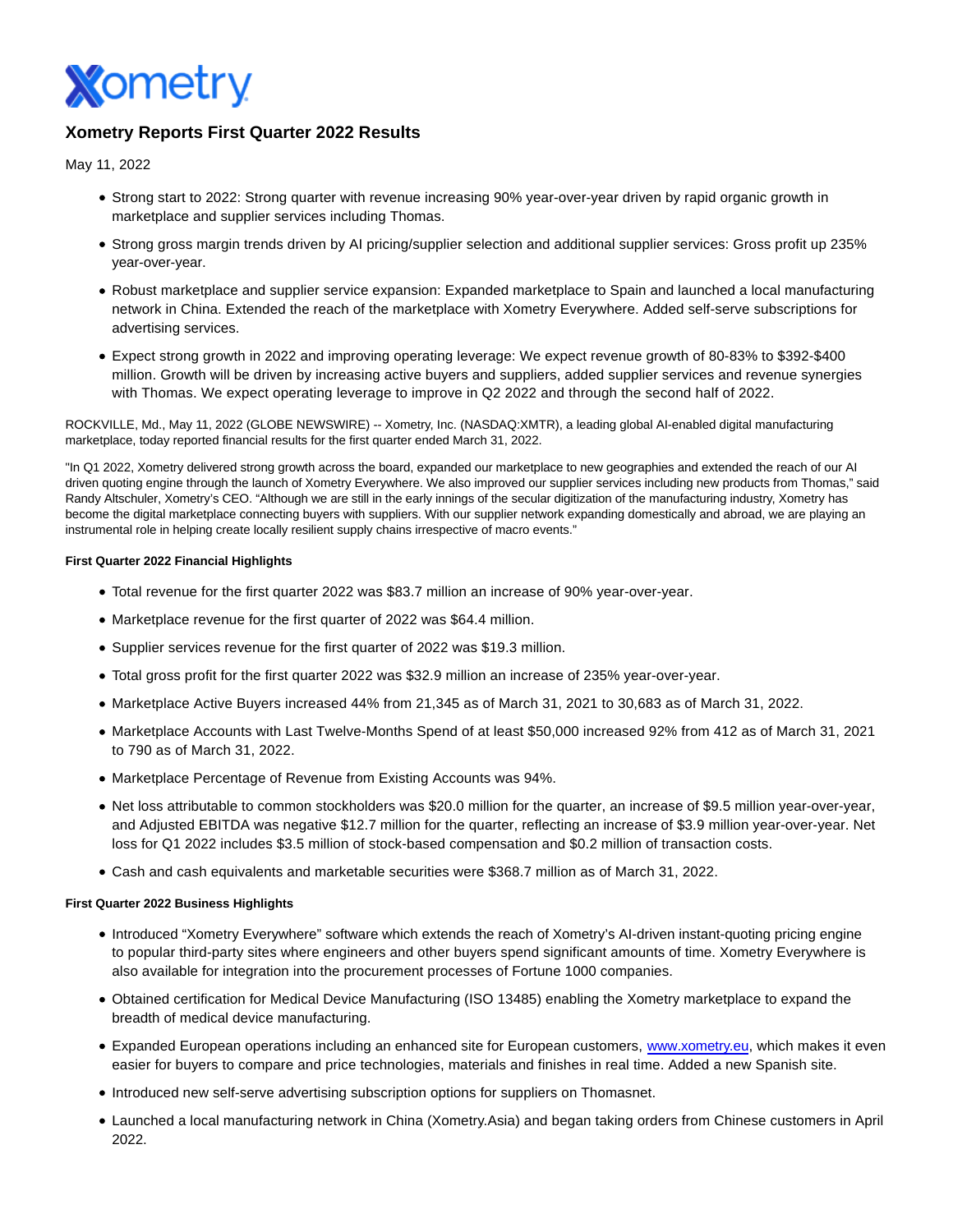- Expanded CAD integrations with the addition of PTC's Onshape product development platform which has over 2 million users. The integration provides seamless instant quoting with our proprietary, AI-driven Xometry Instant Quoting Engine, enabling engineers and designers to instantly price parts in Onshape.
- On February 11, 2022 completed an offering of Convertible Senior Notes, raising net proceeds of \$278.2 million.

## **Financial Summary (In thousands, except per share amounts)**

|                                               | For the Three Months Ended<br>March 31, |                                 |              |          |  |
|-----------------------------------------------|-----------------------------------------|---------------------------------|--------------|----------|--|
|                                               |                                         | 2022                            |              | % Change |  |
|                                               |                                         |                                 | (unaudited)  |          |  |
| <b>Consolidated</b>                           |                                         |                                 |              |          |  |
| Revenue                                       | \$                                      | 83,671                          | \$<br>43,922 | 90%      |  |
| Gross profit                                  |                                         | 32,939                          | 9,835        | 235%     |  |
| Net loss attributable to common stockholders  |                                         | (20,012)<br>(0.43)<br>(12, 726) | (10, 501)    | (91)%    |  |
| EPS-basic and diluted                         |                                         |                                 | (1.33)       | 68%      |  |
| Adjusted EBITDA <sup>(1)</sup>                |                                         |                                 | (8,810)      | (44)%    |  |
| Non-GAAP net loss <sup>(1)</sup>              |                                         | (12, 598)                       | (9,262)      | (36)%    |  |
| Non-GAAP EPS-basic and diluted <sup>(1)</sup> |                                         | (0.27)                          | (1.17)       | 77%      |  |
| Marketplace                                   |                                         |                                 |              |          |  |
| Revenue                                       | \$                                      | 64,415                          |              |          |  |
| Cost of revenue                               |                                         | 46,741                          |              |          |  |
| <b>Gross Profit</b>                           | S                                       | 17,674                          |              |          |  |
| <b>Supplier services</b>                      |                                         |                                 |              |          |  |
| Revenue                                       | \$                                      | 19,256                          |              |          |  |
| Cost of revenue                               |                                         | 3,991                           |              |          |  |
| <b>Gross Profit</b>                           | \$                                      | 15,265                          |              |          |  |

(1) These non-GAAP financial measures, and reasons why we believe these non-GAAP financial measures are useful, are described below and reconciled to their most directly comparable GAAP measures in the accompanying tables.

# **Key Operating Metrics(2):**

|                                                                            | As of March 31, |        |             |  |
|----------------------------------------------------------------------------|-----------------|--------|-------------|--|
|                                                                            | 2022            | 2021   | %<br>Change |  |
| Active Buyers <sup>(3)</sup>                                               | 30.683          | 21.345 | 44 %        |  |
| Percentage of Revenue from Existing Accounts <sup>(3)</sup>                | 94 %            | 95 %   | (1)%        |  |
| Accounts with Last Twelve-Months Spend of at Least \$50,000 <sup>(3)</sup> | 790             | 412    | 92%         |  |

#### (2) These key operating metrics are for Marketplace.

(3) Amounts shown for Active Buyers and Accounts with Last Twelve-Months Spend of at Least \$50,000 are as of March 31, 2022 and 2021, and Percentage of Revenue from Existing Accounts is presented for the quarters ended March 31, 2022 and 2021.

### **Financial Guidance and Outlook:**

|                 | Q2 2022 |              |               | FY 2022 |        |        |
|-----------------|---------|--------------|---------------|---------|--------|--------|
|                 |         |              | (in millions) |         |        |        |
|                 | Low     | High         |               | Low     |        | High   |
| Revenue         | 91.5    | \$<br>93.5   |               | 392.0   | ́<br>Ф | 400.0  |
| Adjusted EBITDA | (11.0)  | \$<br>(10.0) | ີ             | (36.0)  | ́<br>J | (32.0) |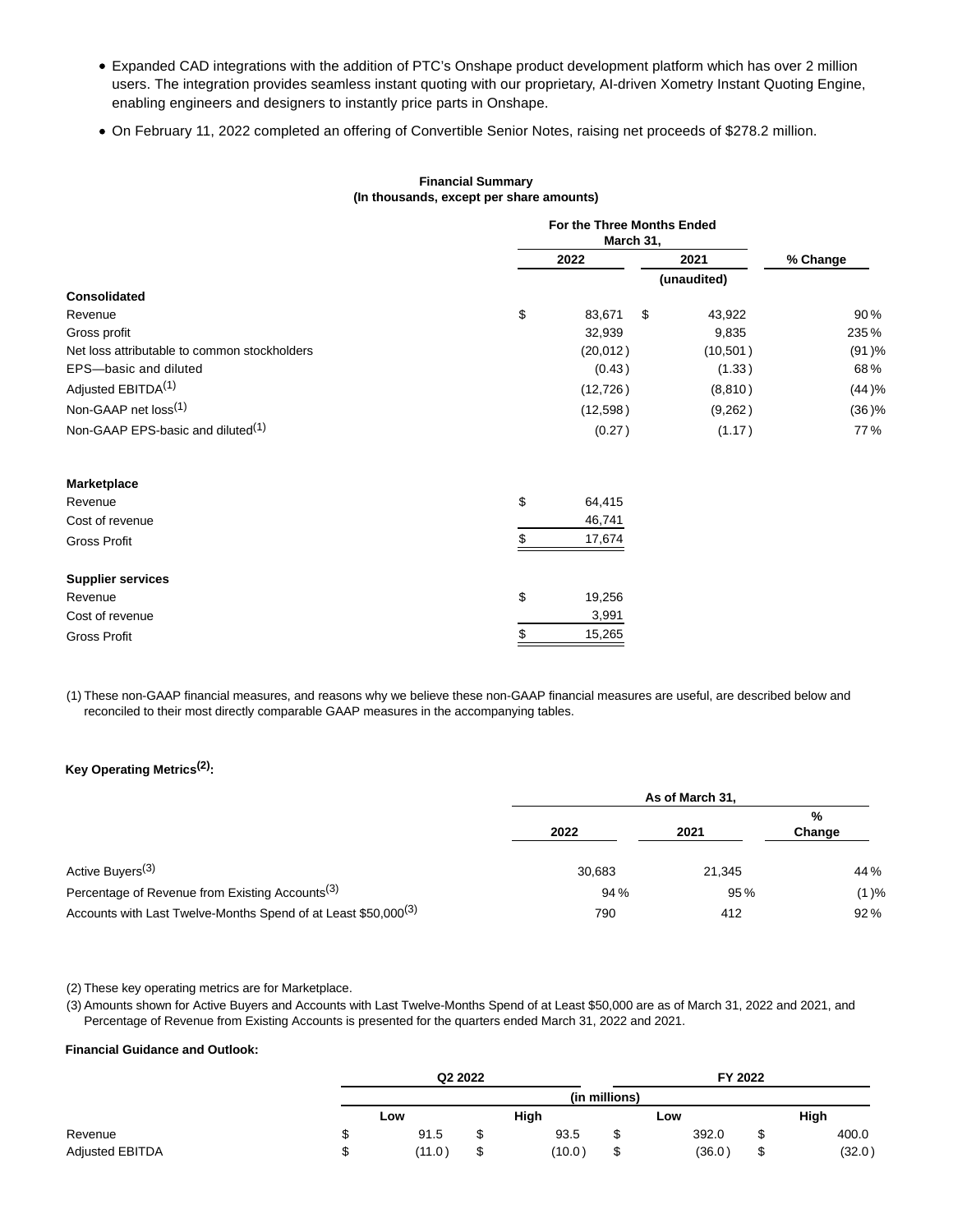#### **Use of Non-GAAP Financial Measures**

To supplement its consolidated financial statements, which are prepared and presented in accordance with generally accepted accounting principles in the United States of America ("GAAP"), Xometry, Inc. ("Xometry", the "Company", "we" or "our") uses Adjusted EBITDA and Non-GAAP net loss and Non-GAAP Earnings Per Share, which are considered non-GAAP financial measures, as described below. These non-GAAP financial measures are presented to enhance the user's overall understanding of Xometry's financial performance and should not be considered a substitute for, nor superior to, the financial information prepared and presented in accordance with GAAP. The non-GAAP financial measures presented in this release, together with the GAAP financial results, are the primary measures used by the Company's management and board of directors to understand and evaluate the Company's financial performance and operating trends, including period-to-period comparisons, because they exclude certain expenses and gains that management believes are not indicative of the Company's core operating results. Management also uses these measures to prepare and update the Company's short and long term financial and operational plans, to evaluate investment decisions, and in its discussions with investors, commercial bankers, equity research analysts and other users of the Company's financial statements. Accordingly, the Company believes that these non-GAAP financial measures provide useful information to investors and others in understanding and evaluating the Company's operating results in the same manner as the Company's management and in comparing operating results across periods and to those of Xometry's peer companies. In addition, from time to time we may present adjusted information (for example, revenue growth) to exclude the impact of certain gains, losses or other changes that affect period-to-period comparability of our operating performance.

The use of non-GAAP financial measures has certain limitations because they do not reflect all items of income and expense, or cash flows, that affect the Company's financial performance and operations. Additionally, non-GAAP financial measures do not have standardized meanings, and therefore other companies, including peer companies, may use the same or similarly named measures but exclude or include different items or use different computations. Management compensates for these limitations by reconciling these non-GAAP financial measures to their most comparable GAAP financial measures in the tables captioned "Reconciliations of Non-GAAP Financial Measures" included at the end of this release. Investors and others are encouraged to review the Company's financial information in its entirety and not rely on a single financial measure.

#### **Key Terms for our Key Metrics and Non-GAAP Financial Measures**

**Marketplace revenue:** includes the sale of parts and assemblies.

Supplier service revenue: includes the sales of advertising on Thomasnet, marketing services, supplies, financial service products and other fintech products.

**Adjusted earnings before interest, taxes, depreciation and amortization (Adjusted EBITDA)** as net income (loss) excluding interest income (expense), income tax (expense) benefit, and certain other non-cash or non-recurring items impacting net loss from time to time, principally comprised of depreciation and amortization, stock-based compensation, transaction costs, charitable contributions of common stock, revaluation of contingent consideration, income from unconsolidated joint venture and impairment charges.

**Non-GAAP net loss:** The Company has included non-GAAP net loss, which is our net loss adjusted for stock-based compensation expense, depreciation and amortization, amortization of discount and issuance costs on convertible notes, unrealized loss on marketable securities, revaluation of contingent consideration and transaction costs (collectively, "non-GAAP net loss").

**Non-GAAP Earnings Per Share (Non-GAAP EPS):** The Company calculates Non-GAAP net income (loss) per share as Non-GAAP net income (loss) divided by weighted average number of Class A common stock outstanding.

Management believes that the exclusion of certain expenses and gains in calculating Adjusted EBITDA and Non-GAAP net loss and Non-GAAP EPS provides a useful measure for period-to-period comparisons of the Company's underlying core revenue and operating costs that is focused more closely on the current costs necessary to operate the Company's businesses, and reflects its ongoing business in a manner that allows for meaningful analysis of trends. Management also believes that excluding certain non-cash charges can be useful because the amounts of such expenses is the result of long-term investment decisions made in previous periods rather than day-to-day operating decisions.

**Active Buyers:** The Company defines "buyers" as individuals who have placed an order to purchase on-demand parts or assemblies on our marketplace. The Company defines Active Buyers as the number of buyers who have made at least one purchase on our marketplace during the last twelve months.

**Percentage of Revenue from Existing Accounts:** The Company defines "accounts" as an individual entity, such as a sole proprietor with a single buyer or corporate entities with multiple buyers, having purchased at least one part on our marketplace. The Company defines an existing account as an account where at least one buyer has made a purchase on our marketplace.

**Accounts with Last Twelve-Month Spend of At Least \$50,000:** The Company defines Accounts with Last Twelve-Month Spend of At Least \$50,000 as an account that has spent at least \$50,000 on our marketplace in the most recent twelve-month period.

### **About Xometry**

Xometry (XMTR) powers the industries of today and tomorrow by connecting the people with big ideas to the manufacturers who can bring them to life. Xometry's digital marketplace gives manufacturers the critical resources they need to grow their business while also making it easy for buyers at Fortune 1000 companies to tap into global manufacturing capacity. Learn more a[t www.xometry.com o](https://www.globenewswire.com/Tracker?data=5Cj0G7-h--belmOutrR_Spr4imAjRC9nWpC-81hxIkT3kwbNL6HMN28W2OsY0UDdjZVDqMAJ_m5t9nJ5Im-5jg==)r follow @xometry.

### **Conference Call**

The Company will discuss its first quarter 2022 financial results during a teleconference on 5/11/2022, at 8:30 AM ET/5:30 AM PT. The conference call can be accessed in the U.S. at 877-313-2061 or outside the U.S. at 470-495-9537 with the conference ID# 1993784. A live audio webcast of the call will also be available simultaneously at [investors.xometry.com.](https://www.globenewswire.com/Tracker?data=J0cu8tD3xI0Z6n_Vy7E3AHlvFjuLpTe-UbYpsnPPboo8a9W5QlxFobYJNQQ3GTg5r1skd81L6SAjXq8bo1DR83M-x_CFwywa4XTCNwa8LKI=) Following completion of the call, a recorded replay of the teleconference will be available in the investor relations section of Xometry's website. The earnings webcast presentation will be archived within the *Investor Relations* section of Xometry's website.

#### **Cautionary Information Regarding Forward-Looking Statements**

This press release contains forward-looking statements within the meaning of Section 27A of the Securities Act of 1933, as amended, and Section 21E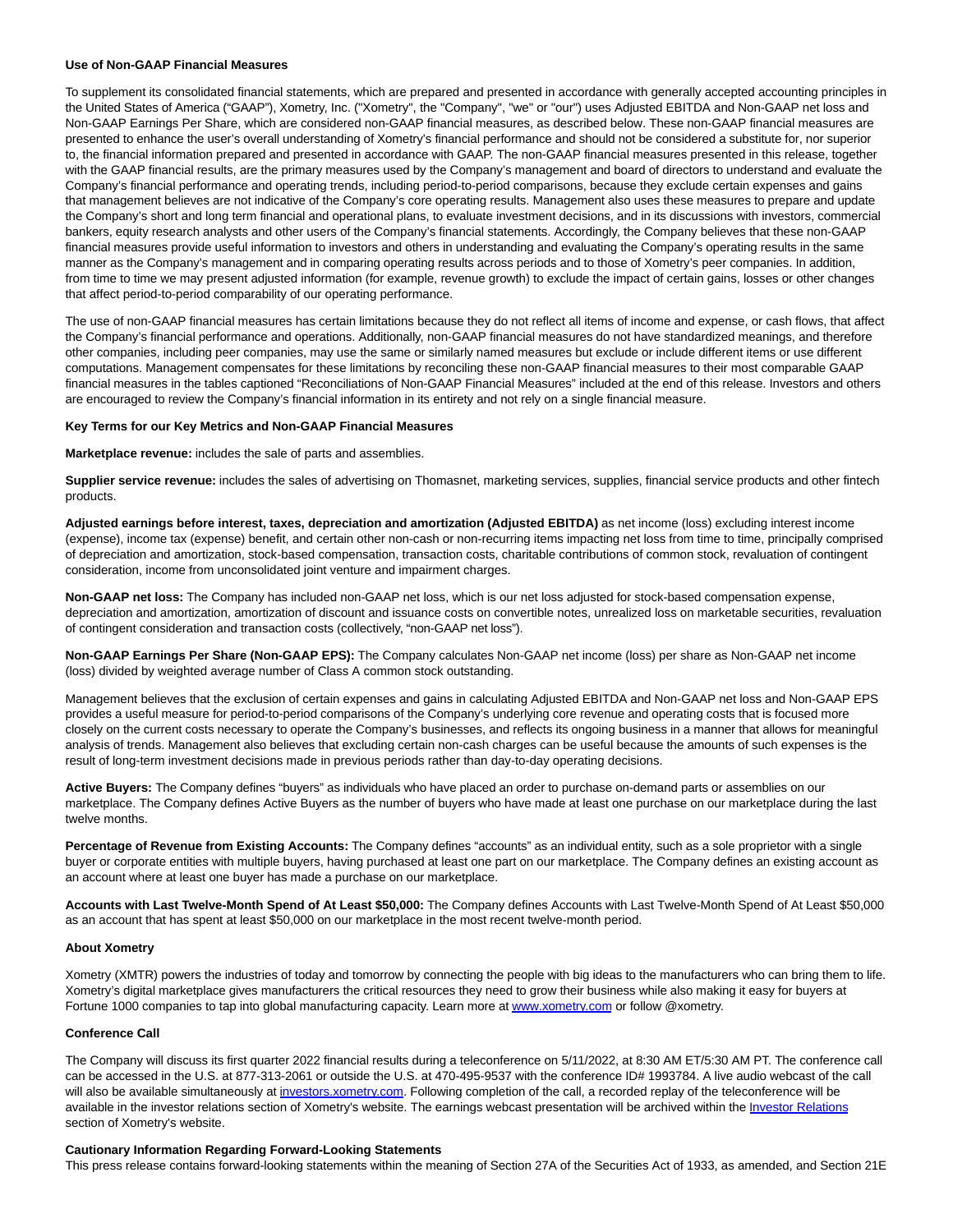of the Securities Exchange Act of 1934, as amended, which statements involve substantial risks and uncertainties. Forward-looking statements generally relate to future events or our future financial or operating performance. In some cases, you can identify forward-looking statements because they contain words such as "may," "will," "should," "expect," "plan," "anticipate," "could," "would," "intend," "target," "project," "contemplate," "believe," "estimate," "predict," "potential" or "continue" or the negative of these words or other similar terms or expressions that concern our expectations, strategy, plans or intentions. Forward-looking statements in this press release include, but are not limited to, our beliefs regarding our financial position and operating performance, including our outlook and guidance for the second quarter and full year 2022, certain expected synergies from recent acquisitions and demand for our marketplaces in general. Our expectations and beliefs regarding these matters may not materialize, and actual results in future periods are subject to risks and uncertainties that could cause actual results to differ materially from those projected, including risks and uncertainties related to: competition, managing our growth, financial performance, including the impact of the COVID-19 pandemic on our business and operations and our ability to forecast our performance due to our limited operating history and the COVID-19 pandemic, investments in new products or offerings, our ability to attract buyers and sellers to our marketplace, legal proceedings and regulatory matters and developments, any future changes to our business or our financial or operating model, and our brand and reputation. The forward-looking statements contained in this press release are also subject to other risks and uncertainties that could cause actual results to differ from the results predicted, including those more fully described in our filings with the SEC, including our Annual Report on Form 10-K for the period ended December 31, 2021. All forward-looking statements in this press release are based on information available to Xometry and assumptions and beliefs as of the date hereof, and we disclaim any obligation to update any forward-looking statements, except as required by law.

#### **Investor Contact: Media Contact:**

Shawn Milne VP Investor Relations 240-335-8132 shawn.milne@xometry.com

Matthew Hutchison Corporate Communications for Xometry 415-583-2119 matthew.hutchison@xometry.com

#### **Xometry, Inc. and Subsidiaries**

Condensed Consolidated Balance Sheets (In thousands, except share and per share data)

|                                                                                                                                              | March 31, |             | December 31,  |  |
|----------------------------------------------------------------------------------------------------------------------------------------------|-----------|-------------|---------------|--|
|                                                                                                                                              |           | 2022        | 2021          |  |
|                                                                                                                                              |           | (unaudited) | (audited)     |  |
| <b>Assets</b>                                                                                                                                |           |             |               |  |
| <b>Current assets:</b>                                                                                                                       |           |             |               |  |
| Cash and cash equivalents                                                                                                                    | \$        | 58,969      | \$<br>86,262  |  |
| Marketable securities                                                                                                                        |           | 309,694     | 30,465        |  |
| Accounts receivable, less allowance for doubtful accounts of \$1.0 million as of March 31,<br>2022 and \$0.8 million as of December 31, 2021 |           | 38,471      | 32,427        |  |
| Inventory                                                                                                                                    |           | 2,200       | 2,033         |  |
| Prepaid expenses                                                                                                                             |           | 6,086       | 6,664         |  |
| Deferred sales commissions                                                                                                                   |           | 6,708       | 5,283         |  |
| Other current assets                                                                                                                         |           | 917         | 297           |  |
| <b>Total current assets</b>                                                                                                                  |           | 423,045     | 163,431       |  |
| Property and equipment, net                                                                                                                  |           | 11,634      | 10,287        |  |
| Operating lease right-of-use assets                                                                                                          |           | 25,804      | 27,489        |  |
| Investment in unconsolidated joint venture                                                                                                   |           | 4,231       | 4,198         |  |
| Intangible assets, net                                                                                                                       |           | 40,871      | 41,736        |  |
| Goodwill                                                                                                                                     |           | 255,231     | 254,672       |  |
| Other assets                                                                                                                                 |           | 511         | 773           |  |
| <b>Total assets</b>                                                                                                                          | \$        | 761,327     | \$<br>502,586 |  |
| Liabilities and stockholders' equity                                                                                                         |           |             |               |  |
| <b>Current liabilities:</b>                                                                                                                  |           |             |               |  |
| Accounts payable                                                                                                                             | \$        | 9,930       | \$<br>12,718  |  |
| Accrued expenses                                                                                                                             |           | 28,195      | 30,905        |  |
| <b>Contract liabilities</b>                                                                                                                  |           | 10,008      | 7,863         |  |
| Operating lease liabilities, current portion                                                                                                 |           | 5,662       | 5,549         |  |
| Finance lease liabilities, current portion                                                                                                   |           |             | 2             |  |
| <b>Total current liabilities</b>                                                                                                             |           | 53,795      | 57,037        |  |
| Operating lease liabilities, net of current portion                                                                                          |           | 15,518      | 16,920        |  |
| Convertible notes                                                                                                                            |           | 278,511     |               |  |
| Income taxes payable                                                                                                                         |           | 1,532       | 1,468         |  |
| <b>Other liabilities</b>                                                                                                                     |           | 1,792       | 1,678         |  |
| <b>Total liabilities</b>                                                                                                                     |           | 351,148     | 77,103        |  |
| <b>Commitments and contingencies (Note 13)</b>                                                                                               |           |             |               |  |

**Stockholders' equity**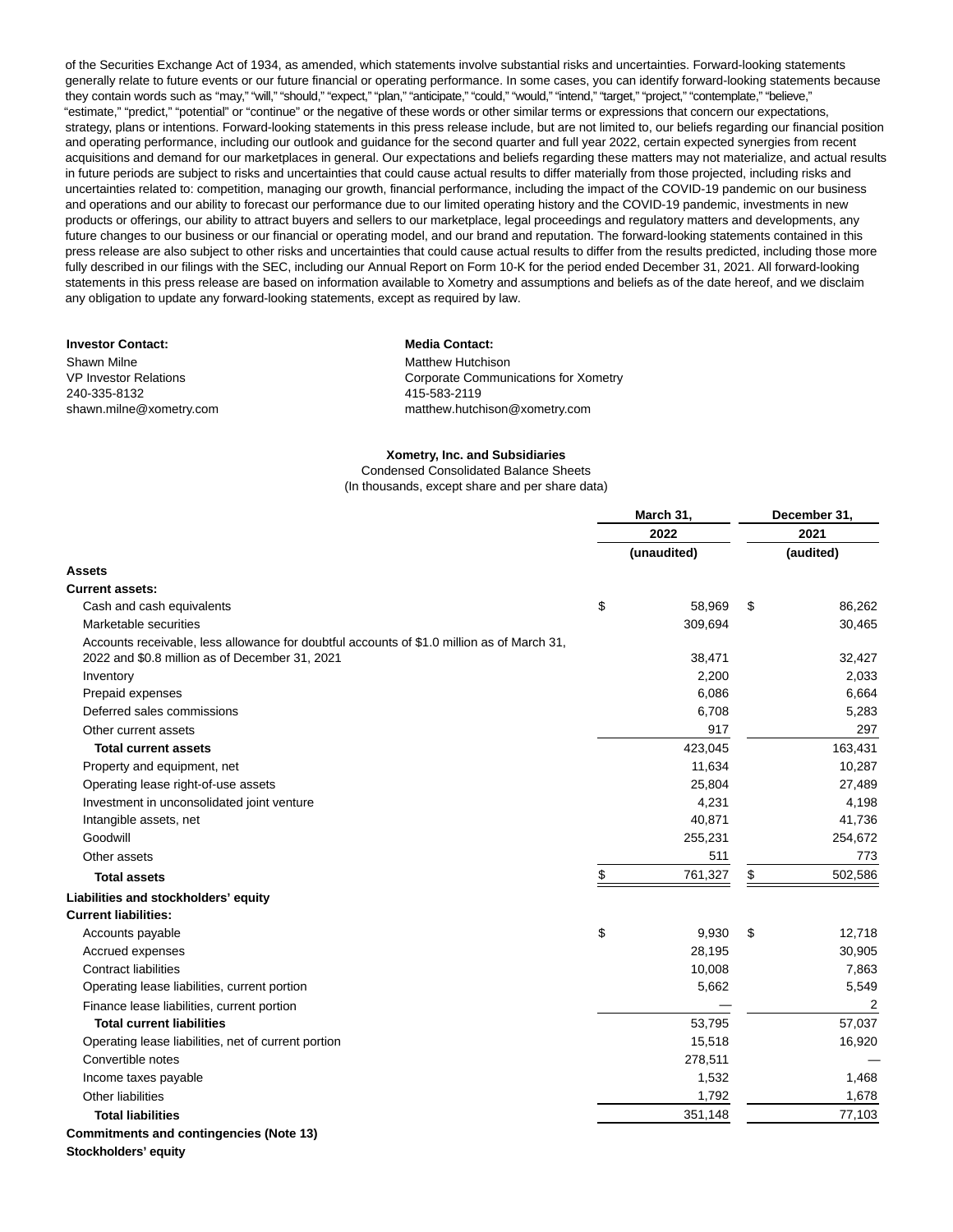| Additional paid-in capital                 | 602.360   | 597.641    |
|--------------------------------------------|-----------|------------|
| Accumulated other comprehensive income     | 104       | 149        |
| Accumulated deficit                        | (193,353) | (173, 341) |
| Total stockholders' equity                 | 409.111   | 424.449    |
| Noncontrolling interest                    | 1,068     | 1,034      |
| <b>Total equity</b>                        | 410.179   | 425,483    |
| Total liabilities and stockholders' equity | 761.327   | 502,586    |

#### **Xometry, Inc. and Subsidiaries**

Unaudited Condensed Consolidated Statements of Operations and Comprehensive Loss (In thousands, except share and per share amounts)

**Three Months Ended March 31, 2022 2021 (unaudited)** Revenue \$ 83,671 \$ 43,922 Cost of revenue 34,087 **Gross profit** 32,939 9,835 Sales and marketing 19,285 7,563 Operations and support 4,330 Product development 3,664 3,664 General and administrative 4,327 and 50 and 50 and 50 and 50 and 50 and 50 and 50 and 50 and 50 and 50 and 50 and 50 and 50 and 50 and 50 and 50 and 50 and 50 and 50 and 50 and 50 and 50 and 50 and 50 and 50 and 50 and 50 Total operating expenses 19,884 **Loss from operations** (18,953 ) (10,049 ) **Other (expenses) income** Interest expense (330) (330 ) **Interest and dividend income 60 and 100 mm**  $\overline{96}$ Other expenses (962 ) (122 ) Income from unconsolidated joint venture 34 — 34 — 34 — 34 — 34 — 34 — 35 Metal was distinguished in the state of the state of the state of the state of the state of the state of the state of the state of the state of the Total other expenses (1,601) (452) **Loss before income taxes** (10,501 ) (10,501 ) Benefit for income taxes 559 **Net loss** (19,995 ) (10,501 ) Net income attributable to noncontrolling interest 17 and 17  $17$ **Net loss attributable to common stockholders**  $\frac{\$}{20,012}$   $\frac{\$}{20,012}$  (10,501) Net loss per share, basic and diluted the state of the state of the state of the state of the state of the state of the state of the state of the state of the state of the state of the state of the state of the state of th Weighted-average number of shares outstanding used to compute net loss per share, basic and diluted and diluted and the set of the set of the set of the set of the set of the set of the set of the set of the set of the set of the set of the set of the set of the set of the set of the set of the set of the set Comprehensive loss: Foreign currency translation \$ (28 ) \$ 30

| oronger carrottery translation                               |          | ---       |
|--------------------------------------------------------------|----------|-----------|
| Total other comprehensive (loss) income                      | (28)     | 30        |
| Net loss                                                     | (19,995) | (10, 501) |
| <b>Comprehensive loss</b>                                    | (20,023) | (10, 471) |
| Comprehensive income attributable to noncontrolling interest | 34       |           |
| Total comprehensive loss attributable to common stockholders | (20,057) | (10,471)  |

#### **Xometry, Inc. and Subsidiaries**

Unaudited Condensed Consolidated Statements of Cash Flows

(In thousands)

|                                                                             |             | Three Months Ended March 31, |           |  |
|-----------------------------------------------------------------------------|-------------|------------------------------|-----------|--|
|                                                                             |             | 2022                         | 2021      |  |
| Cash flows from operating activities:                                       | (unaudited) |                              |           |  |
| Net loss                                                                    | S           | $(19.995)$ \$                | (10, 501) |  |
| Adjustments to reconcile net loss to net cash used in operating activities: |             |                              |           |  |
| Depreciation and amortization                                               |             | 1.799                        | 734       |  |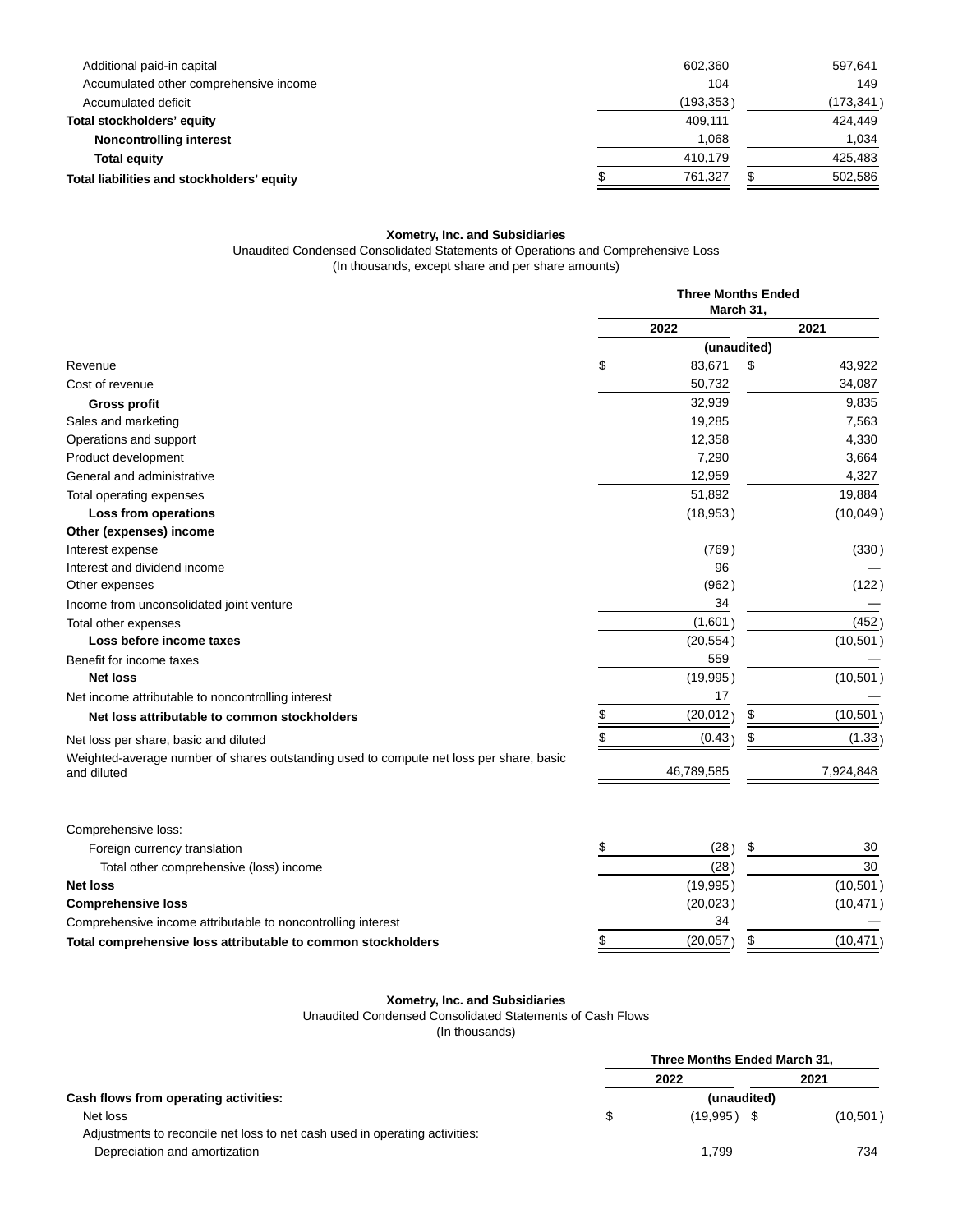| Reduction in carrying amount of right-of-use asset                  | 1,765      | 266          |
|---------------------------------------------------------------------|------------|--------------|
| Stock based compensation                                            | 3,456      | 505          |
| Non-cash interest expense                                           |            | 56           |
| Revaluation of contingent consideration                             | 434        |              |
| Income from unconsolidated joint venture                            | (34)       |              |
| Unrealized loss on marketable securities                            | 858        |              |
| Non-cash income tax benefit                                         | (559)      |              |
| Loss on sale of property and equipment                              | 71         |              |
| Amortization of deferred costs on convertible notes                 | 312        |              |
| Deferred taxes benefit                                              | (2)        |              |
| Changes in other assets and liabilities:                            |            |              |
| Accounts receivable, net                                            | (6, 145)   | (5,525)      |
| Inventory                                                           | (180)      | 792          |
| Prepaid expenses                                                    | 567        | (875)        |
| Deferred commissions                                                | (1, 425)   |              |
| Other assets                                                        | (362)      | (224)        |
| Accounts payable                                                    | (2,752)    | 1,856        |
| Accrued expenses                                                    | (2,843)    | 1,645        |
| <b>Contract liabilities</b>                                         | 2,145      | 1,595        |
| Lease liabilities                                                   | (1, 369)   | (266)        |
| Net cash used in operating activities                               | (24, 259)  | (9,942)      |
| Cash flows from investing activities:                               |            |              |
| Purchase of marketable securities                                   | (280,091)  |              |
| Proceeds from sale of marketable securities                         | 4          |              |
| Purchases of property and equipment                                 | (2,543)    | (1,244)      |
| Proceeds from sale of property and equipment                        | 165        |              |
| Net cash used in investing activities                               | (282, 465) | (1,244)      |
| Cash flows from financing activities:                               |            |              |
| Proceeds from stock options exercised                               | 1,263      | 846          |
| Proceeds from issuance of convertible notes                         | 287,500    |              |
| Costs incurred in connection with issuance of convertible notes     | (9, 301)   |              |
| Payments on finance lease obligations                               | (2)        | (3)          |
| Net cash provided by financing activities                           | 279,460    | 843          |
| Effect of foreign currency translation on cash and cash equivalents | (29        | (19)         |
| Net decrease in cash and cash equivalents                           | (27, 293)  | (10, 362)    |
| Cash and cash equivalents at beginning of the period                | 86,262     | 59,874       |
| Cash and cash equivalents at end of the period                      | 58,969     | \$<br>49,512 |
| Supplemental cash flow information:                                 |            |              |
| Cash paid for interest                                              | \$         | \$<br>326    |
|                                                                     |            |              |

#### **Xometry, Inc. and Subsidiaries**

Unaudited Reconciliations of Non-GAAP Financial Measures

(In thousands)

|                                                                   | For the Three Months Ended March 31, |               |  |           |  |
|-------------------------------------------------------------------|--------------------------------------|---------------|--|-----------|--|
|                                                                   |                                      | 2022          |  | 2021      |  |
| <b>Adjusted EBITDA:</b>                                           |                                      |               |  |           |  |
| Net loss                                                          | \$                                   | $(19,995)$ \$ |  | (10, 501) |  |
| Add (deduct):                                                     |                                      |               |  |           |  |
| Interest expense, interest and dividend income and other expenses |                                      | 1,635         |  | 452       |  |
| Depreciation and amortization <sup>(1)</sup>                      |                                      | 1,799         |  | 734       |  |
| Income tax benefit                                                |                                      | (559)         |  |           |  |
| Amortization of in-place lease asset                              |                                      | 333           |  |           |  |
| Stock-based compensation <sup>(2)</sup>                           |                                      | 3,456         |  | 505       |  |
| Revaluation of contingent consideration                           |                                      | 434           |  |           |  |
| <b>Transaction costs</b>                                          |                                      | 205           |  |           |  |
| Income from unconsolidated joint venture                          |                                      | (34)          |  |           |  |
| <b>Adjusted EBITDA</b>                                            |                                      | (12, 726)     |  | (8,810)   |  |